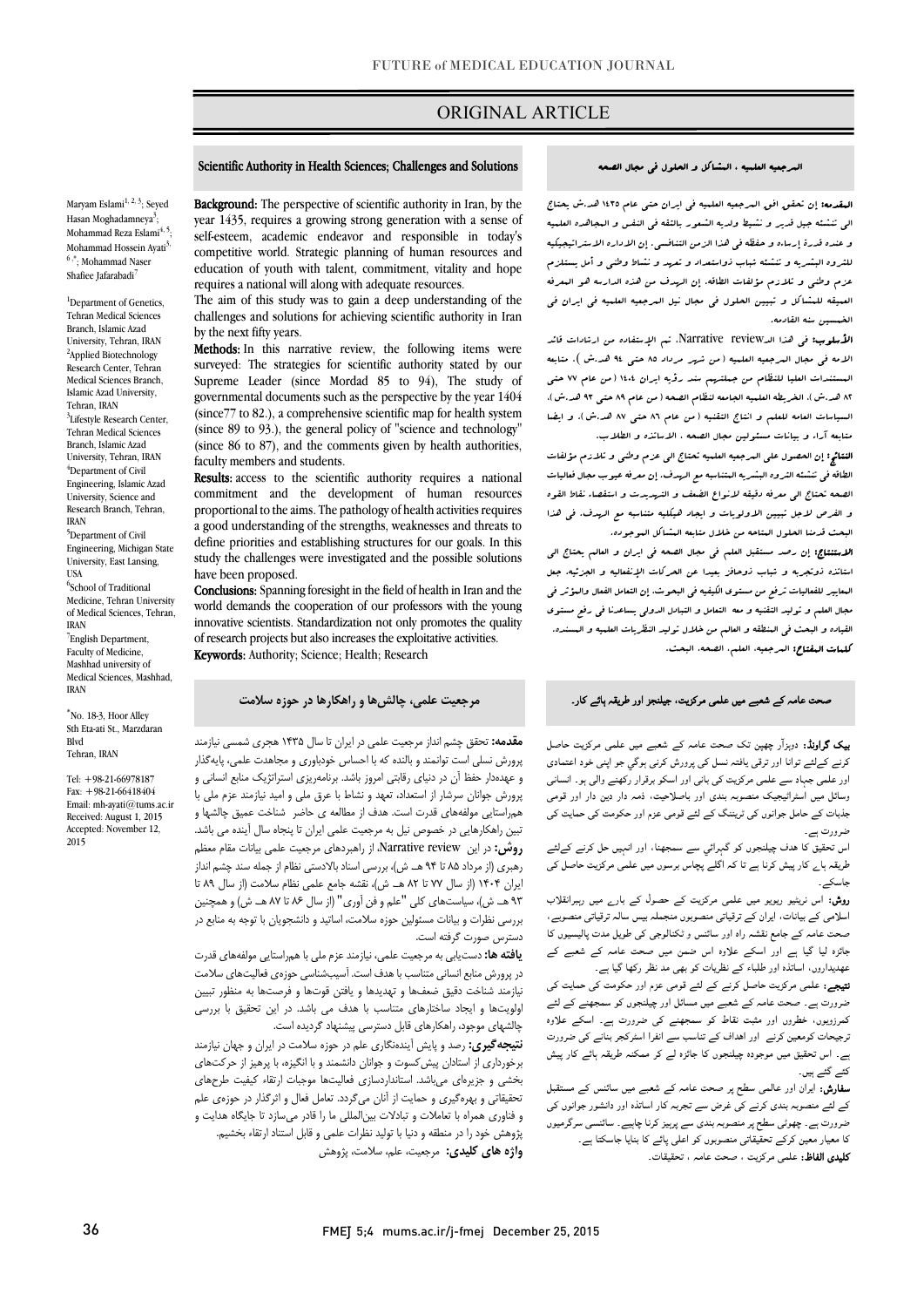## **INTRODUCTION**

Access to the scientific authority in the field of health by the year 1435 based on the outlook of scientific authority stated by our Supreme Leader requires the development of human resources. Besides, our scientists should be familiar with science and technology, utilize the Islamic teachings with a spirit of scientific endeavor, and rely on their rich talent. Of course, careful strategic planning with a national will is also necessary.

The exact pathology of health will enable us to identify strengths and weaknesses. By knowing the weaknesses and threats in the field of education, research, planning, implementation and monitoring of strengths, we can improve our knowledge. We can make a good use of our human resources and be productive on the international stages.

Appreciating and utilizing the "knowledge and expertise" of our innovative professors with accepted international articles can create opportunities for the young scientists to become familiar with modern medical sciences. Innovation in scientific authority provides an opportunity for our scientists to be the pioneer of health in the world.

### **History**

A survey on the Supreme Leader's statements indicates that he, more than others, wants to prepare a comprehensive scientific map and also stresses on its necessity in Iran.

Our great Leader, in Mordad 1385, emphasized on providing a comprehensive scientific map in his speech for the university presidents. To achieve the objectives of the 20-year perspective, operational strategies and scheduled planning are needed (1).

It is stated that, by 1404, Iran will be an authority and pioneer on the stage of science and technology. This can be obtained by believing in Cod's wishes, reviving Islamic-Iranian culture, improving justice and employing the scientists who are pious, specialist, creative and innovative (2).

Our supreme leader, in his speech to the elite on 12/06/86, said:

After fifty years, our country should be at the highest level of science and technology and become an authority so that anyone who wishes to know the sciences has to learn Persian (3).

In Shahrivar 89, our supreme leader emphasized on an administrative plan, updating comprehensive scientific map, adjusting the five-year development plan and supervising exactly the performance  $(4)$ . At a meeting with young elites on 14 / 7/89 he stated:

"Before, we had some progresses and investment based on a specific person or group, but now we need to promote our sciences for which all the people should take part. We must distribute an endless chain of all disciplines (5).

Considering our comprehensive scientific map of health, our knowledge should be responsive to different social health problems.

Our scientists should be innovative and participate in international meetings (6).

In health perspective of 1404, influential participation on international stages has been greatly emphasized. This can be  accomplished by standardizing our scientific activities, promoting quality and achieving the goals. We should have international cooperation while keeping our honor and Islamic thoughts.

 to the highest level. Then, we can offer reliable services in the fields of health and medicine (7). To be an authority, we must promote our medical knowledge

 Our supreme Leader, on 29/6/93, stated that Iran is going to become the center of scientific articles (8).

 pathology of existing conditions as well as identifying the strengths and weaknesses should be performed so that we can eliminate the weaknesses and support the strengths. To reach the peak of science in the field of health, the

## **METHODS**

 In this narrative review, the strategies for scientific authority stated by our Supreme Leader are investigated through literature review and note taking from the library references .(since Mordad 85 to 94), The governmental to 82.), a comprehensive scientific map for health system (since 89 to 93.), the general policy of "science and technology" (since 86 to 87), and the comments given by health authorities, faculty members and students have been surveyed. documents such as the perspective by the year 1404 (since77

# **RESULTS**

 After surveying the governmental documents and the perspective of scientific comprehensive map for health and considered: also studying the different articles, the following items can be

## Challenges

- 1) Progresses to some degree in certain sections and fields 2) Progresses based on individuals comparing with the accelerated growth of science
- 3) Submitting repeated subjects in theses and articles
- 4) Unfinished research projects without priority and lack of monitoring in scientific products
- 5) Poor quality of researches
- 6) Lack of full time specialists in research and educational centers
- 7) Lack of access to needed technologies in the field of health care systems in health centers and universities
- 8) Financial problems in gaining the governmental approved resources for researches
- 9) Lack of reliable data in the fields of health and statistics
- 10) Lack of scientific diplomacy and cooperation with developed countries
- 11) Difficult access to the latest resources and information in the

in the field of health

- 12) The economic problems for researches and professors so that they have to work in different sections to earn money
- 13) Lack of team-work spirit, creativity, innovation and exploitation
- 14) Lack of close relationship between researchers and population in the field of health
- 15) Lack of employing the youth for executive management positions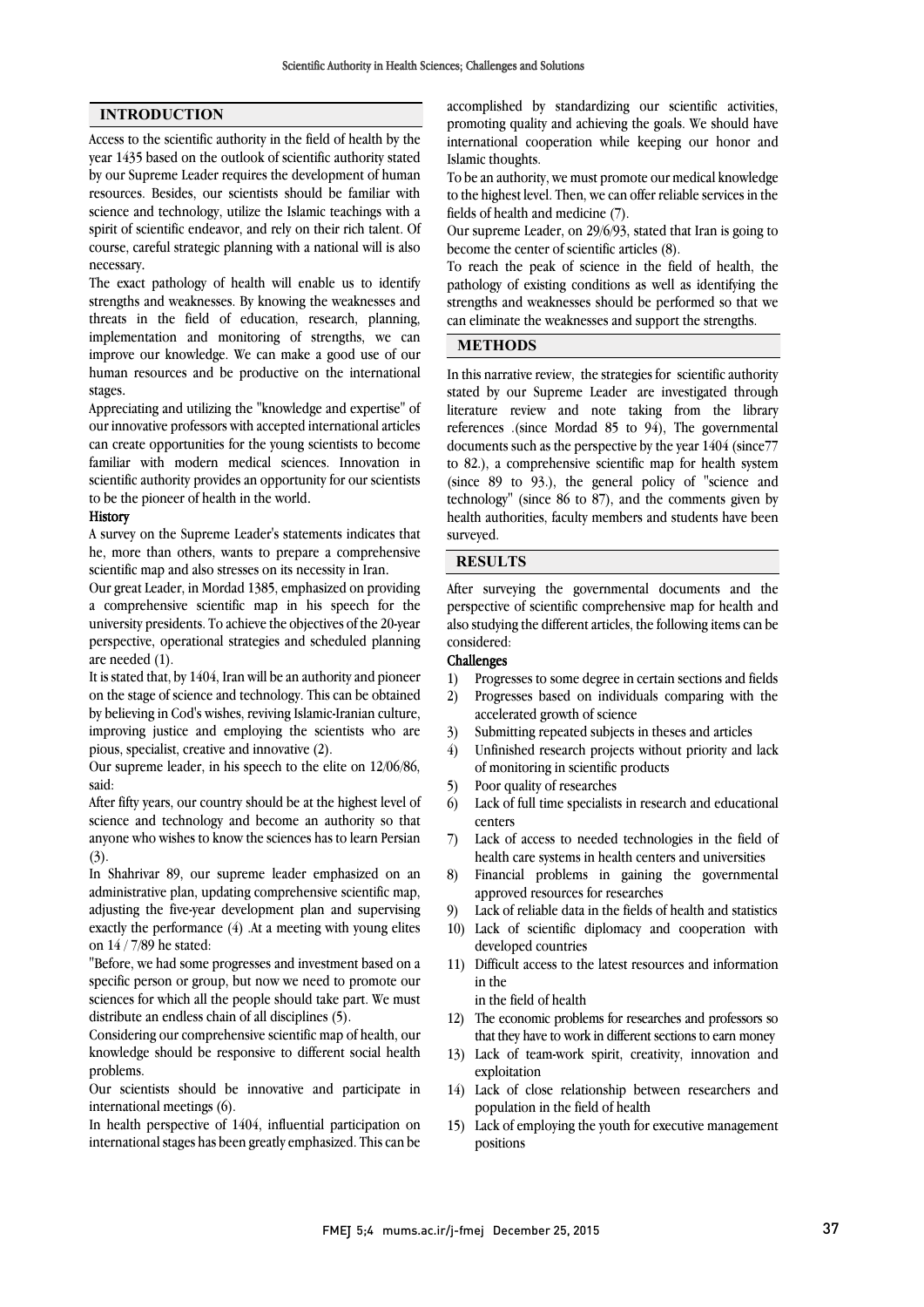- 16) Weakness of the rules and administrative procedures as well as difficulties in their practice
- 17) Lack of cooperation with cultural centers, universities, high schools and Islamic centers
- 18) Bureaucracy obstacles in educational, research and academic management
- 19) Lack of coordination between basic sciences and clinical Practices
- 20) Lack of promoting Islamic-Iranian culture in the field of health
- 21) Lack of systematic education and training of human resources in the field of health in order to train Iranian Islamic style in nutrition, health and disease prevention
- 22) Obstacles in employing the elites and prevention of brain drain
- 23) Bureaucracy obstacles for employing the young elites
- 24) Lack of investment, especially in education, clinical aspects, and research and health promotion

#### Solutions

 Establishing scheduled and regular programs during the 50- year perspective for appropriate development with adequate credits for scientific authority demands:

- 1) Determining the exact current situation and the ideal situation with a horizon of long-term, medium-term and short-term goals for higher education
- 2) Exact information about the needs for international collaboration and addressing the priorities
- 3) Supporting the discussions belonging to theoretical education and research
- 4) Reviewing the structures and enhancing the efficiency and effectiveness of the scientific institutions, research and technology
- 5) Establishing opportunities in the fields of stem cells ,molecular medicine, medicinal plants, Nanobiotechnology and new sciences
- 6) Developing human resources and increasing their productivity
- 7) Effective integration of education, training and skills with health researches
- 8) Conducting and supporting non-state investment in education, research and treatment
- 9) Directing and employing the elite in different sections by facilitating the rules
- 10) Relying on capabilities and benefits of our country in accord with the geographical locations
- 11) The importance of disease prevention in our researches and education with detailed knowledge of local conditions and problems
- management, traditional medicine, medical equipment, cellular and molecular medicine, gene therapy, 12) Paying attention to new drugs, information biological and technological products
- 13) Relationship between basic sciences with clinical practices
- 14) Determining the exact current situation and the ideal situation with a horizon of long-term, medium-term and short-term goals
- 15) Considering the interdisciplinary sciences between basic sciences and clinical sciences
- 16) Informing the community on the addiction and how to deal with it
- 17) Food safety
- 18) Giving priority to the sciences and technology responsive to the needs of public health
- 19) Effective participation in international stages with dignity and interest
- 20) Evolving the innovation cycle
- 21) Emphasis on science and its reproduction
- 22) Appreciating the development, research and theories
- 23) Designing and developing Islamic-Iranian model of health and trying to create Islamic lifestyle in the field of health
- 24) Utilization of the latest data in the field of medicine
- 25) Effective use of national specialized capacities
- 26) Giant strides for standardization of activities and qualification of scientific products
- 27) Offering innovative health services and the creating wealth through exporting health products
- 28) Active participation in education and research in Islamic world and other developed countries.
- 29) Utilizing full-time faculties regarding their welfare and living conditions
- 30) Organizing governmental and non-governmental scientific data and accessibility to them
- 31) Focusing on the research in post- graduate programs and supporting the scientific publications
- 32) Considering the self-esteem, team work, creativity and quality promotion in educational settings based on Islamic teachings (10).
- 33) Holding specialized and advanced courses in short-term programs
- 34) Developing research structures and employing the interested students in this field.
- 35) Allocating of funds to the fields with priority (11).
- 36) Creating new schools for new disciplines and healthy lifestyle by using Islamic teachings
- 37) Increasing the number of research networks, particularly in the field of Medical Sciences
- 38) Increasing the quality of products, scientific and theoretical studies
- 39) Considering the number of medical researchers per million in community based on gender, governmental and nongovernmental
- 40) Approving new disciplines based on health priorities
- 41) Utilizing and supporting the completed research projects
- 42) Great emphasis on innovation
- 43) Avoiding isolated activities in research and educational centers
- 44) Balanced development in all the fields with priority allowing the regional conditions and increasing the scientific products
- 45) Emphasis on appropriate administrative programs, regular monitoring with careful supervision
- 46) Observing, monitoring and anticipating the health conditions not only in Iran but also all over the world
- 47) Directing the activities in the field of education, research, technology and innovation toward the path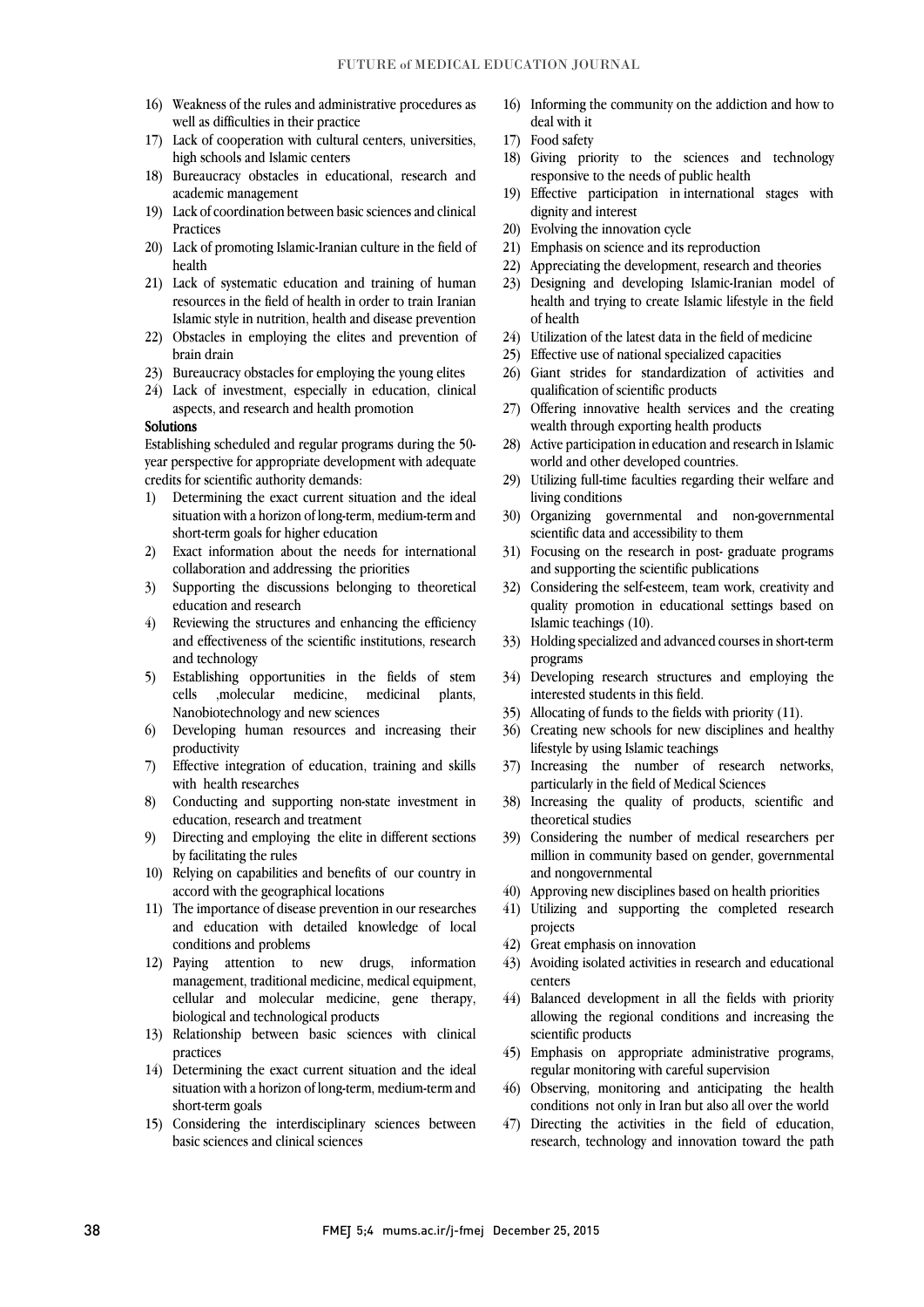which leads to solving problems and finally reach the authority of sciences

- 48) Educating and empowering human sources with emphasis on training pious, self-esteem, creative, innovative, capable and motivated scientists whose thoughts are based on Islamic values and people's needs
- 49) Employing young elites specialized in the fields of health, education and management as well as utilizing the advices of experienced professors
- 50) Active collaboration with other countries, particularly countries in the region and the Islamic world .to promote science diplomacy
- 51) Emphasis on empowering the private sector in health systems
- 52) Emphasis on organizing research management system
- 53) Gaining the experiences of developed countries
- 54) Obtaining the scientific authority in postgraduate courses
- 55) Regular efforts in conducting research activities in the region

### **DISCUSSION**

As we know the mission of ministry of health is concerned with prevention, treatment, education and researches in order to achieve its objectives by 1404. Also, this ministry is expected to gain a high rank in international medical sciences. Our country should not only be creative and productive in different sciences but should also be an authority in medical education.

The priorities, challenges, and problems should be considered in accord with the local obligations. Furthermore, for a healthy Islamic lifestyle, scheduled programs, pious scientists, governmental documents and standpoints for comprehensive scientific map of health are essential. We should plan to promote health education in the fields of nutrition and disease prevention and learn the teachings taken from the Holy Quran as well as determine the weaknesses and strengths in order to offer a proper model of Islamic and healthy lifestyle.

The communicable diseases should be prevented and to have a healthy community, necessary measures should be done in preventive medicine and food safety.

Up-to-date researches are necessary for the treatment of acutely-ill patients in clinical settings and consequently our community will gain health and relief. We can be a representative of health education and improve the tourism medicine. Academic educations have to be used in health systems and precise planning should be designed for establishing new courses with priority.

 The professors familiar with Islamic healthy lifestyle can help us in the above procedures. New sciences, modern technology and interdisciplinary sciences are the cornerstones for both medical education and medical fields. We can satisfy the needs of our country and the other countries through applying skills and creating innovations. students. This will result in having specialists in different

 The research activities and international collaborations should be appreciated in order to attract foreign students. By eminiating the bureaucracy obstacles, health systems can<br>employ the young elites and support them. In addition, social facilities should be provided for faculty members to do their best in research activities. Unjustified claims and unethical actions should not be used in our scientific articles. the human-based point of view because human resources are the cornerstones for innovation, technology and research development. eliminating the bureaucracy obstacles, health systems can In order to gain the authority of sciences, we should improve

 In order to satisfy the needs of social health and understand important: the priorities in health systems, the following items are

 \* Developing and equipping the research and technology institutions

- \* Being effectively Present in international stages
- \* Continuing the innovation processes
- \* Developing the sources and being clear and responsive

 \* Revolutionizing the health education system and facilitating the bureaucracy regulations

- \* Regarding universities as bases of sciences
- \* Converting the scientific discourse into the social dominant one

\* Making policy for health economics

\* Promoting health and its infrastructures

 \* Paying attention to basic sciences and investing in the fields molecular medicine, stem cells and nanotechnology of drug production, medical equipment, traditional medicine,

 \* Offering health services with emphasis on the teamwork and family physician

 \* Paying attention to the elites and managing the human resources

 God will help us to gain the authority of sciences and, of course, faithful human resources and proper planning are needed. Research institutions, lab equipment and management systems should be improved. The medium and Also, permanent and continuous efforts of our scientists will orient our country to the rank of scientific authority in the field of health. long-term programs must be administered and monitored.

#### **REFERENCES**

The supreme leader's speech in meeting with the heads of universities in July<br>2005. Available from: URL: Available http://farsi.khamenei.ir/newscontent?id=4630#a2 [In Persian].

Scientific vision of Iran in 1404 Persian year. 14 Nov 2003. [In Persian].

3. The supreme leader's speech in meeting with the elites. 3 Sep 2006. Available from: URL;

 http://www.nahadrey.ir/index.aspx?siteid=36 &fkeyid=&siteid=36&pageid=7589 [In Persian]. Available from: URL; http://farsi.khamenei. ir/speech-content?id=10129 [In Persian]. 4. The supreme leader's speech in Sep 2010. 5. The supreme leader's meeting with the

 elites. 6 Oct 2010. Available from: URL; http://farsi.khamenei.ir/speech-content?id=10233 [In Persian].

6. Comprehensive Scientific Plan Health (approved by Professional Committee of Comprehensive Scientific Plan. Date: 18 Dec 2007). February 2011. [In Persian].<br>7. General policies of science

General policies of science and technology by Supreme Leader 19 May<br>2014. Available from: URL; Available http://farsi.khamenei.ir/newscontent?id=27599 [In Persian].